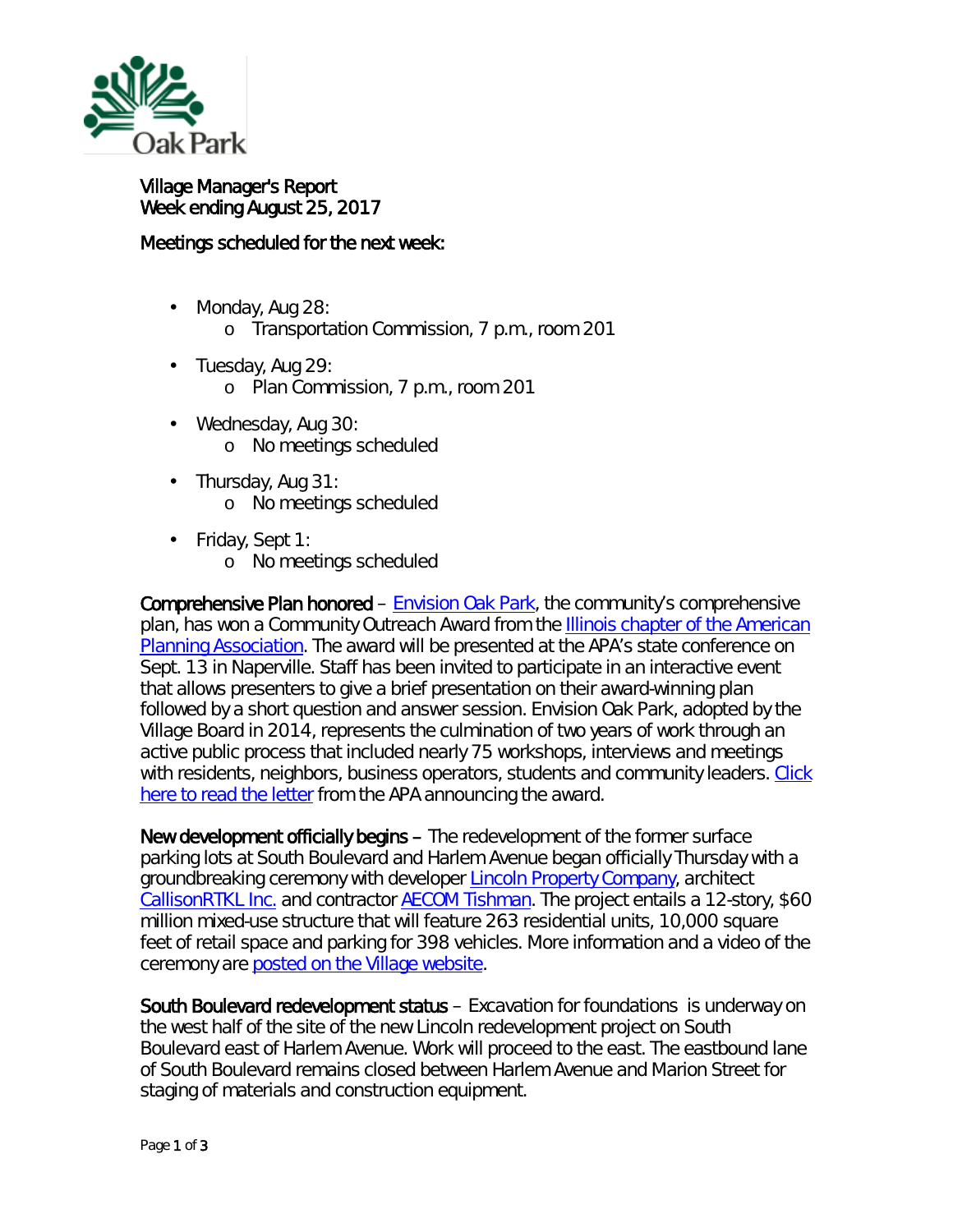Nuisance businesses closed -- The business licenses were revoked for two of the three massage spas closed earlier this month. The third spa withdrew a pending application for a business license. All three businesses now are closed permanently. The decision to revoke the licenses followed administrative hearings at Village Hall where information gathered in a police investigation into alleged illegal activity was presented and the business owners and their legal counsels were heard. The determination was that the businesses represented a public nuisance. Oak Park Police and the Cook County Sheriff's Department had conducted a joint investigation after receiving citizen complaints about possible illegal activity at the businesses on North Avenue, Chicago Avenue and Roosevelt Road. Suspicious activity observed at the locations led undercover officers to pose as potential clients, which allowed them to gather the evidence that led to four arrests and the ultimate decisions to close the businesses.

Washington/Wisconsin traffic signal – Preliminary work is set to begin on Monday at the site of a new traffic signal planned for the intersection of Washington Boulevard and Wisconsin Avenue. Extensive work both above ground and underground must be completed before the light is installed and activated, which most likely will be in November. The project also includes dedicated turn lanes on Washington Boulevard, an unmarked state highway. The turn lanes will mean several on-street parking spaces along the street must be eliminated. Traffic will be permitted to pass through the work zone throughout most of the project. A meeting was held this week with the contractor who will be resurfacing adjacent Wisconsin Avenue to coordinate this project with the signal installation. Letters have been sent to residents who will be affected by the work.

Downtown construction update – Sidewalk pavers are being installed along Lake Street and the northern most portion of the new section of Maple Avenue as part of the Emerson redevelopment project downtown. Resurfacing of the eastbound lane of Lake Street in front of the development could begin as early as this weekend. Flaggers will be present to maintain traffic flow on Lake Street. The sidewalk and parking lane on the south side of Lake Street remains closed from the new section of Maple Avenue to the east side of the development site. The concrete base for Westgate Street is scheduled to be poured by early next week. Crews have begun installing street light poles on Maple Avenue and on Westgate Street. Sidewalk work on Westgate Street is being coordinated with local businesses. Pedestrian access is being maintained along Westgate from Marion Street, and flaggers are making sure vehicles have access to the doctors' offices along Westgate from Marion Street during work hours.

Resurfacing activities – Removal of old pavement was completed in the public parking lot at Superior Street and Austin Boulevard (Lot 25S) and on Adams Street between Home and Clinton avenues. Removal of the old pavement continued this week on Humphrey Avenue between Division and Greenfield streets, and on Taylor Avenue between Berkshire and Greenfield streets. Concrete operations were scheduled to begin in these sections by the end of this week and continue throughout next week. Streets included in this project require deeper repair than simple resurfacing as well as full curb replacements.

Page 2 of 3 Sidewalk repair and microsurfacing – Crews continue to focus on sidewalk segments with larger trip hazards that require complete removal and replacement. Sidewalks